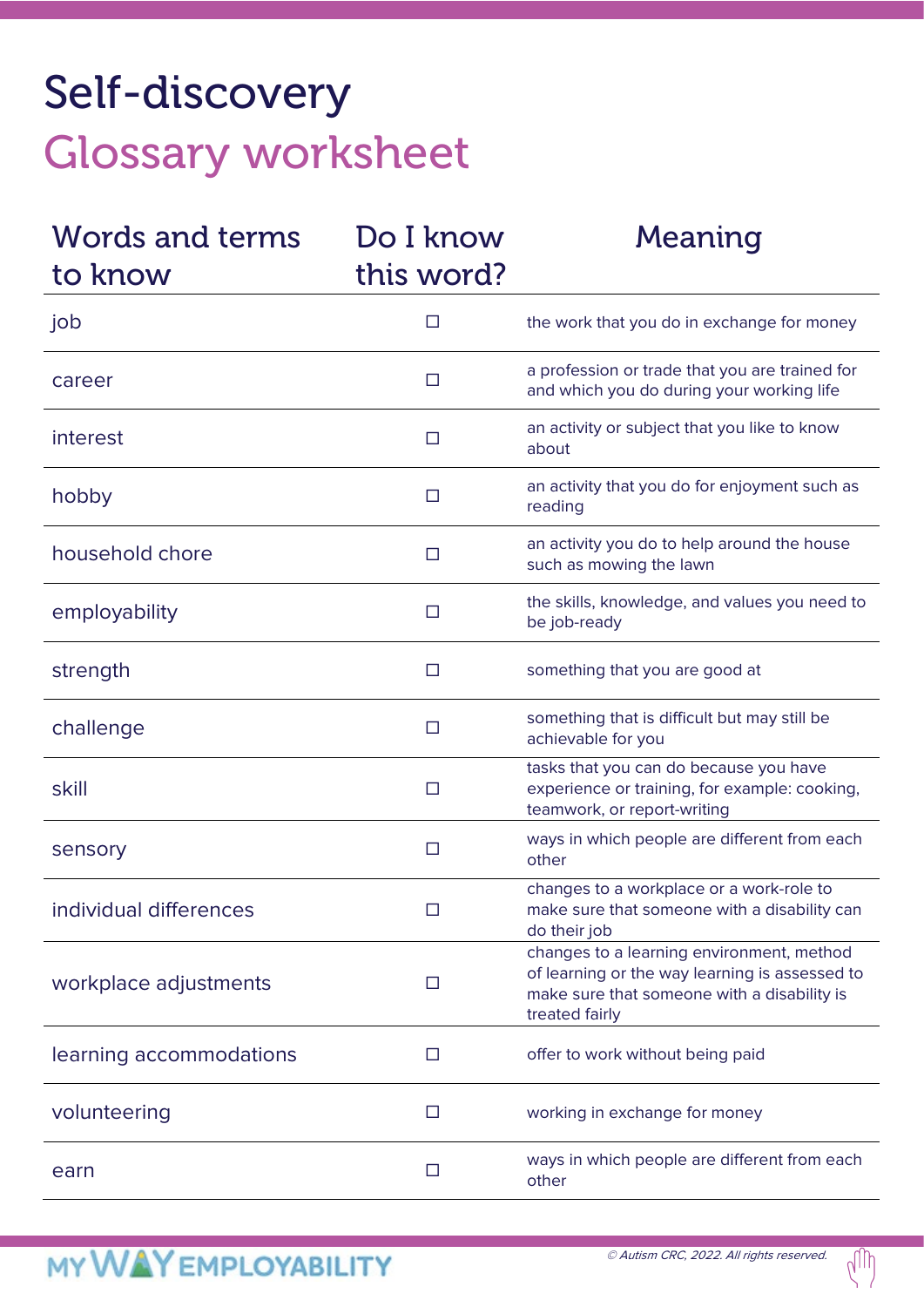Some words will be related to words that you already know. Finding words that are related will assist you to learn new words.

| <b>Words and terms</b>  | <b>Related words</b> |  |
|-------------------------|----------------------|--|
| job                     | strong               |  |
| career                  | hobbies              |  |
| interest                | employ               |  |
| hobby                   | variation            |  |
| household chore         | difficult            |  |
| employability           | jobs                 |  |
| strength                | adjust               |  |
| challenge               | different            |  |
| skill                   | earned               |  |
| sensory                 | interesting          |  |
| individual differences  | volunteer            |  |
| workplace adjustments   | careers              |  |
| learning accommodations | senses               |  |
| volunteering            | skilled              |  |
| earn                    | accomodate           |  |

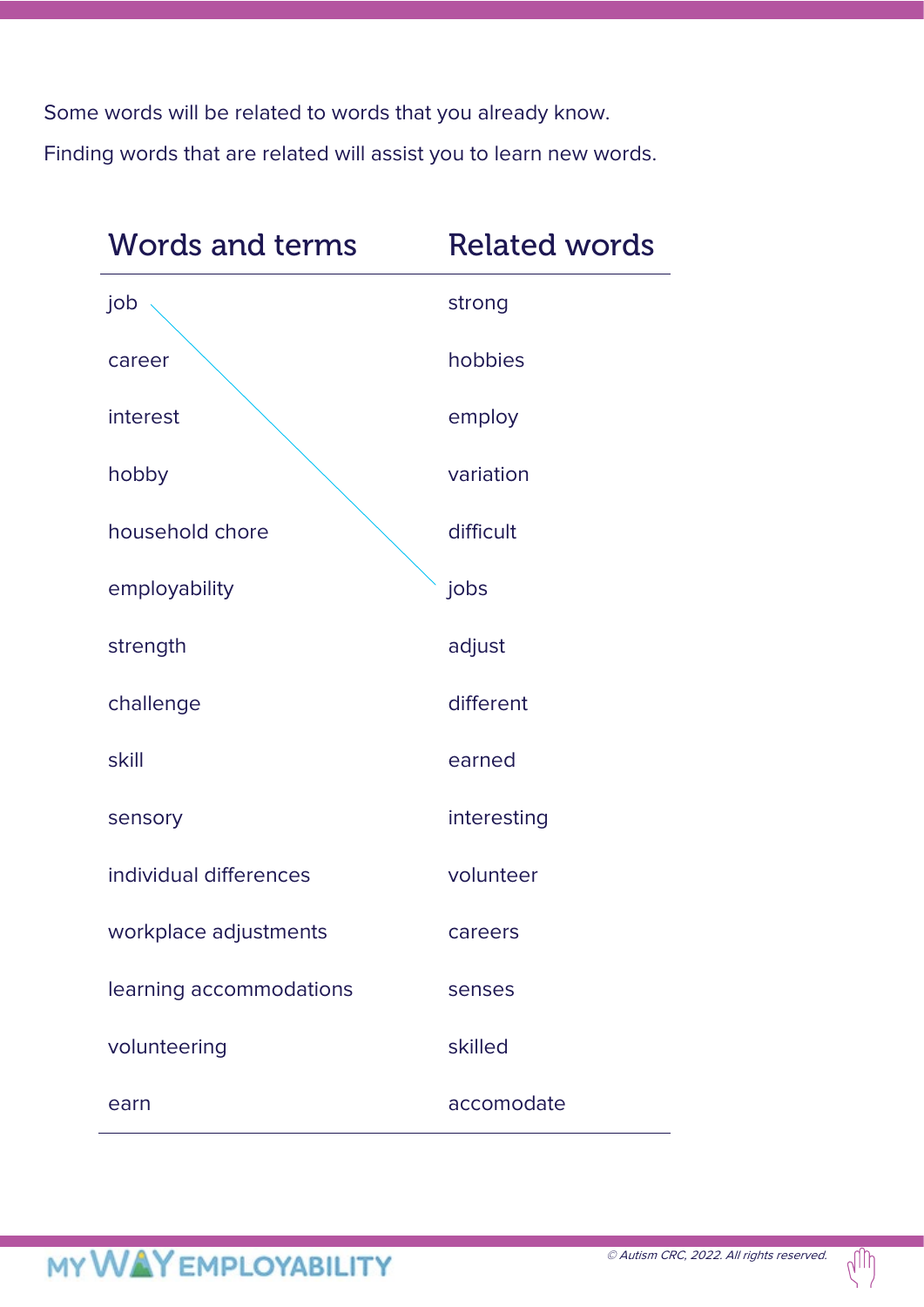Remember that a compound word is made up of two smaller words, for example:

Shoebox =  $shoe + box$ 

Seeing smaller words in a compound word also helps you to learn new words.

## Tick or say any compound words from the vocabulary list:

| $\square$ job                   |  |
|---------------------------------|--|
| $\Box$ career                   |  |
| $\Box$ interest                 |  |
| $\Box$ hobby                    |  |
| $\square$ household chore       |  |
| $\square$ employability         |  |
| $\Box$ strength                 |  |
| $\square$ challenge             |  |
| $\square$ skill                 |  |
| $\square$ sensory               |  |
| $\Box$ individual differences   |  |
| $\square$ workplace adjustments |  |
| $\Box$ learning accommodations  |  |
| $\square$ volunteering          |  |
| $\square$ earn                  |  |

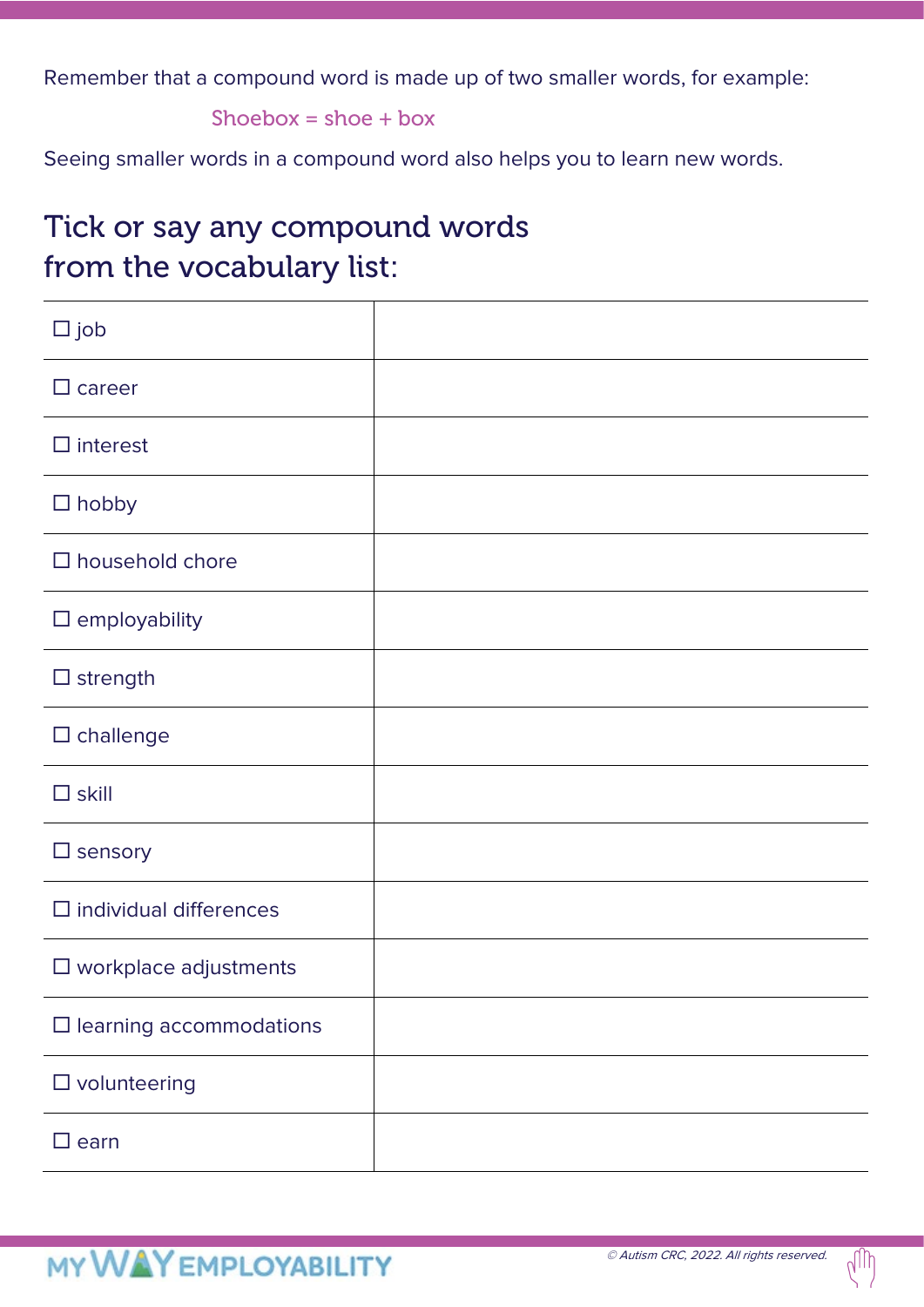Write the definition in your own words:

### Words and terms **Your definition**

# job career interest hobby household chore employability strength challenge skill sensory individual differences workplace adjustments learning accommodations volunteering earn

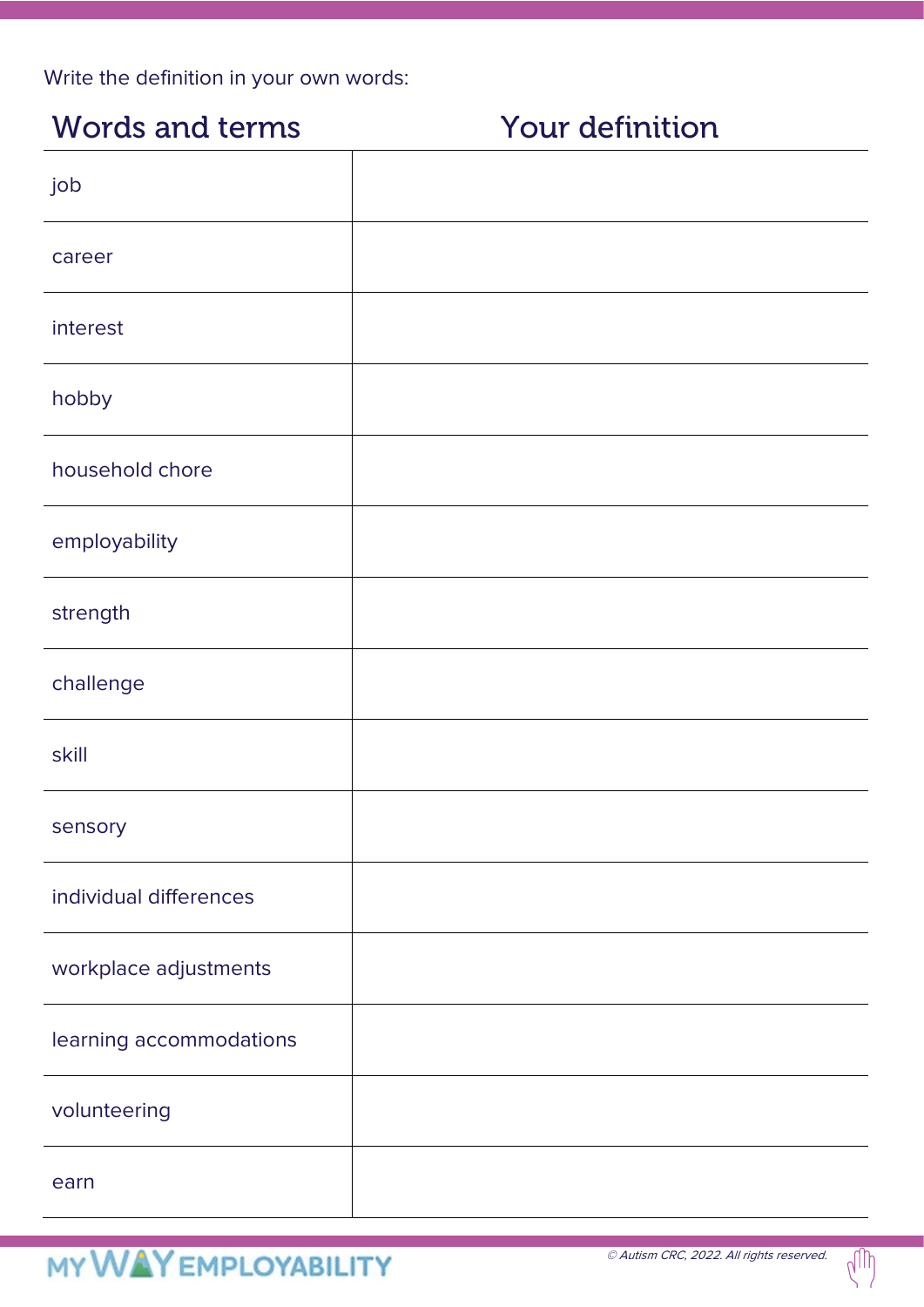# Self-discovery Glossary worksheet

| Words and terms         | What do they mean?                                                                                                                                        |
|-------------------------|-----------------------------------------------------------------------------------------------------------------------------------------------------------|
| job                     | the work that you do in exchange for money                                                                                                                |
| career                  | a profession or trade that you are trained for and which you do<br>during your working life                                                               |
| interest                | an activity or subject that you like to know about                                                                                                        |
| hobby                   | an activity that you do for enjoyment such as reading                                                                                                     |
| household chore         | an activity you do to help around the house such as mowing the<br>lawn                                                                                    |
| employability           | the skills, knowledge and values you need to be job-ready                                                                                                 |
| strength                | something that you are good at                                                                                                                            |
| challenge               | something that is difficult but may still be achievable for you                                                                                           |
| skill                   | tasks that you can do because you have experience or training, for<br>example: cooking, teamwork, or report-writing                                       |
| sensory                 | the way we experience the world with our senses such as sight and<br>smell                                                                                |
| individual differences  | ways in which people are different from each other                                                                                                        |
| workplace adjustments   | changes to a workplace or a work-role to make sure that someone<br>with a disability can do their job                                                     |
| learning accommodations | changes to a learning environment, method of learning or the way<br>learning is assessed to make sure that someone with a disability is<br>treated fairly |
| volunteering            | offer to work without being paid                                                                                                                          |
| earn                    | working in exchange for money                                                                                                                             |

ull<sup>uy</sup>lll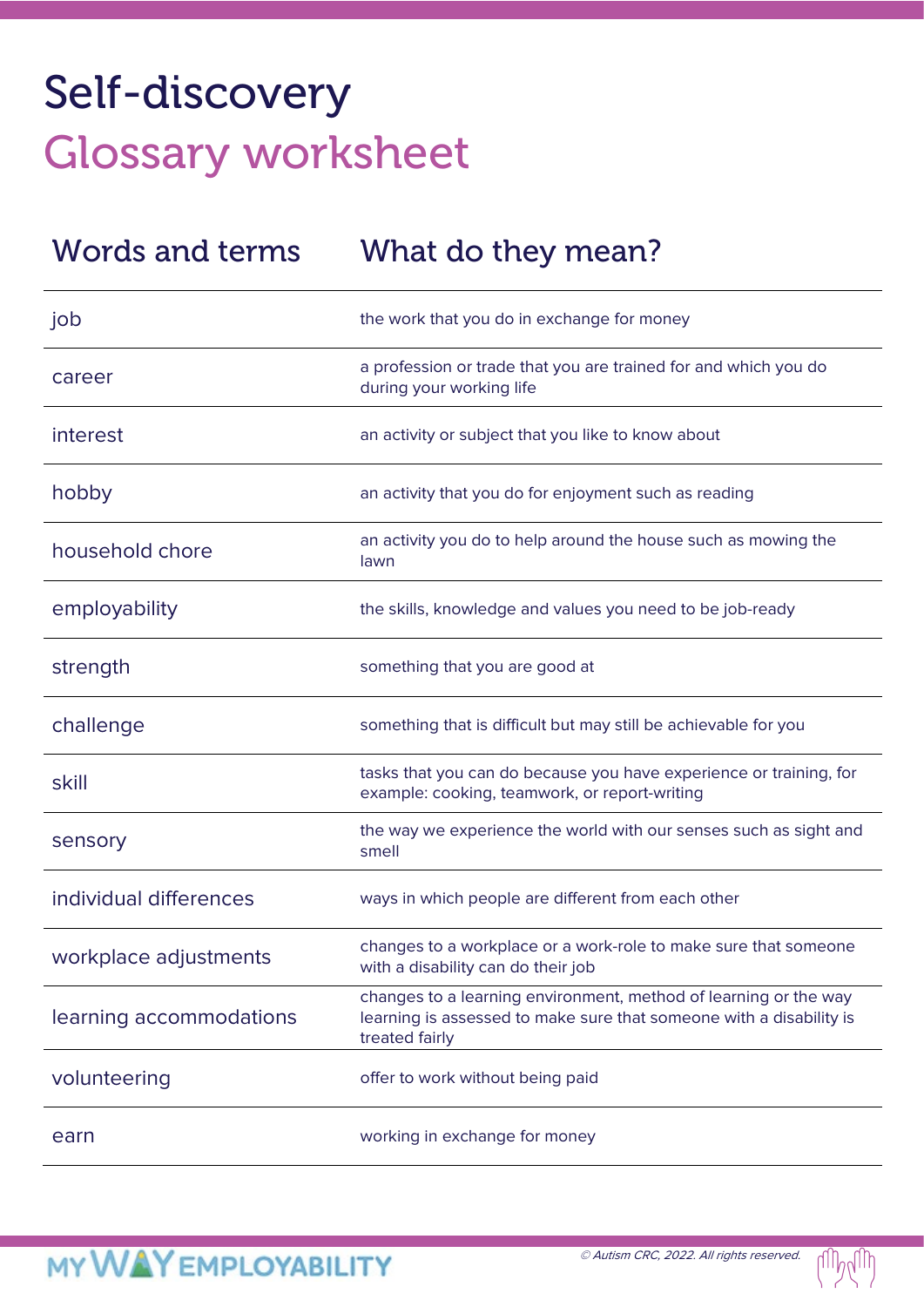Do you know this word?

| <b>Words and terms</b><br>to know | I know<br>this word      | I have heard<br>this word | I don't know<br>this word |
|-----------------------------------|--------------------------|---------------------------|---------------------------|
| job                               | $\Box$                   | □                         | $\Box$                    |
| career                            | П                        | $\Box$                    | $\Box$                    |
| interest                          | П                        | П                         | $\Box$                    |
| hobby                             | $\Box$                   | $\Box$                    | $\Box$                    |
| household chore                   | П                        | П                         | □                         |
| employability                     | $\Box$                   | П                         | $\Box$                    |
| strength                          | П                        | H                         | П                         |
| challenge                         | П                        | H                         | H                         |
| skill                             | $\mathsf{L}$             | H                         | $\Box$                    |
| sensory                           | $\Box$                   | □                         | □                         |
| individual differences            |                          |                           | $\mathsf{L}$              |
| workplace adjustments             |                          |                           |                           |
| learning accommodations           | $\overline{\phantom{a}}$ |                           | $\blacksquare$            |
| volunteering                      |                          | - 1                       |                           |
| earn                              |                          |                           |                           |

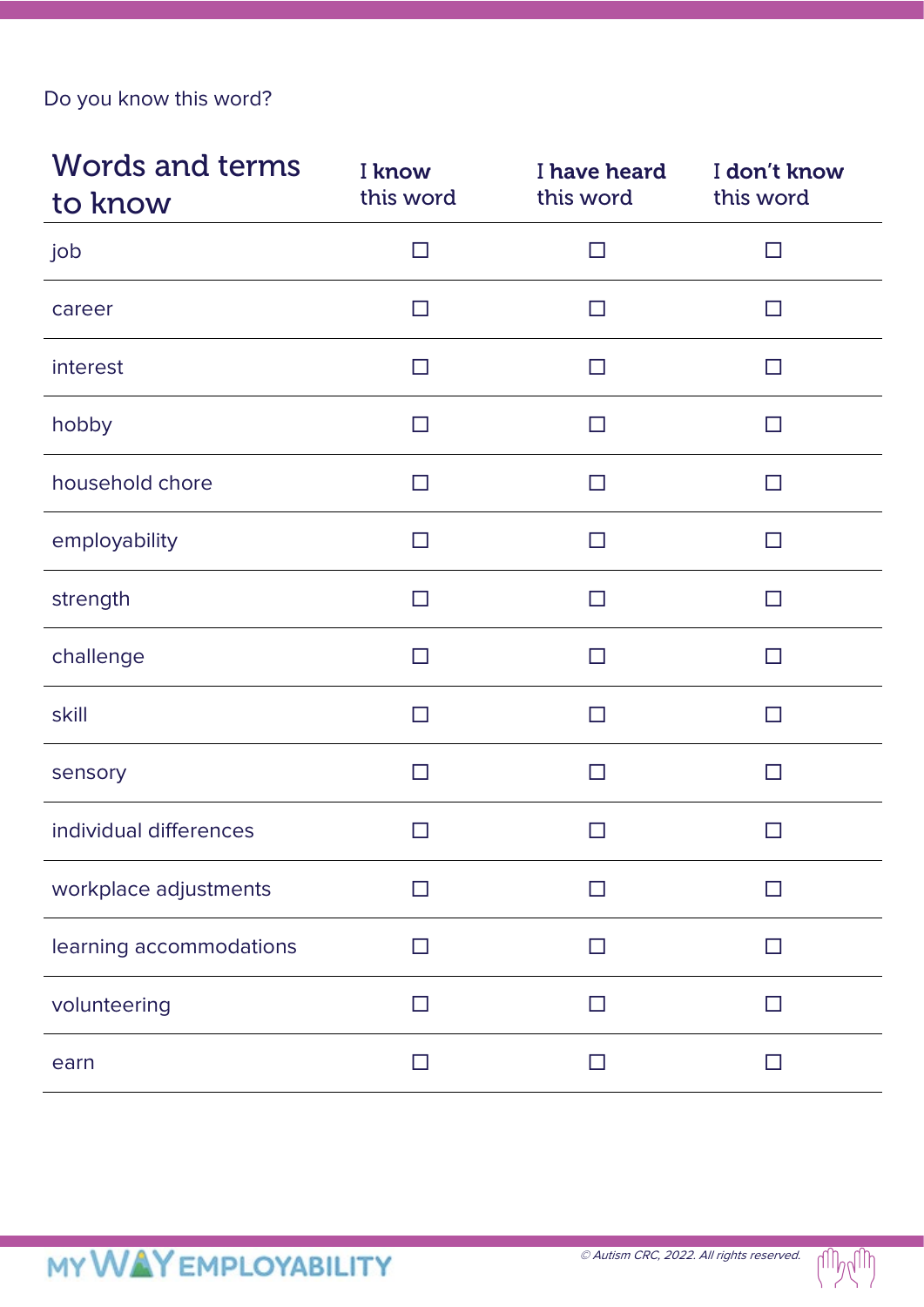Write what the words mean. Use your own words.

| <b>Words and terms</b><br>to know | What do they mean?<br>(in your own words) |
|-----------------------------------|-------------------------------------------|
| job                               |                                           |
| career                            |                                           |
| interest                          |                                           |
| hobby                             |                                           |
| household chore                   |                                           |
| employability                     |                                           |
| strength                          |                                           |
| challenge                         |                                           |
| skill                             |                                           |
| sensory                           |                                           |
| individual differences            |                                           |
| workplace adjustments             |                                           |
| learning accommodations           |                                           |
| volunteering                      |                                           |
| earn                              |                                           |

 $111M111$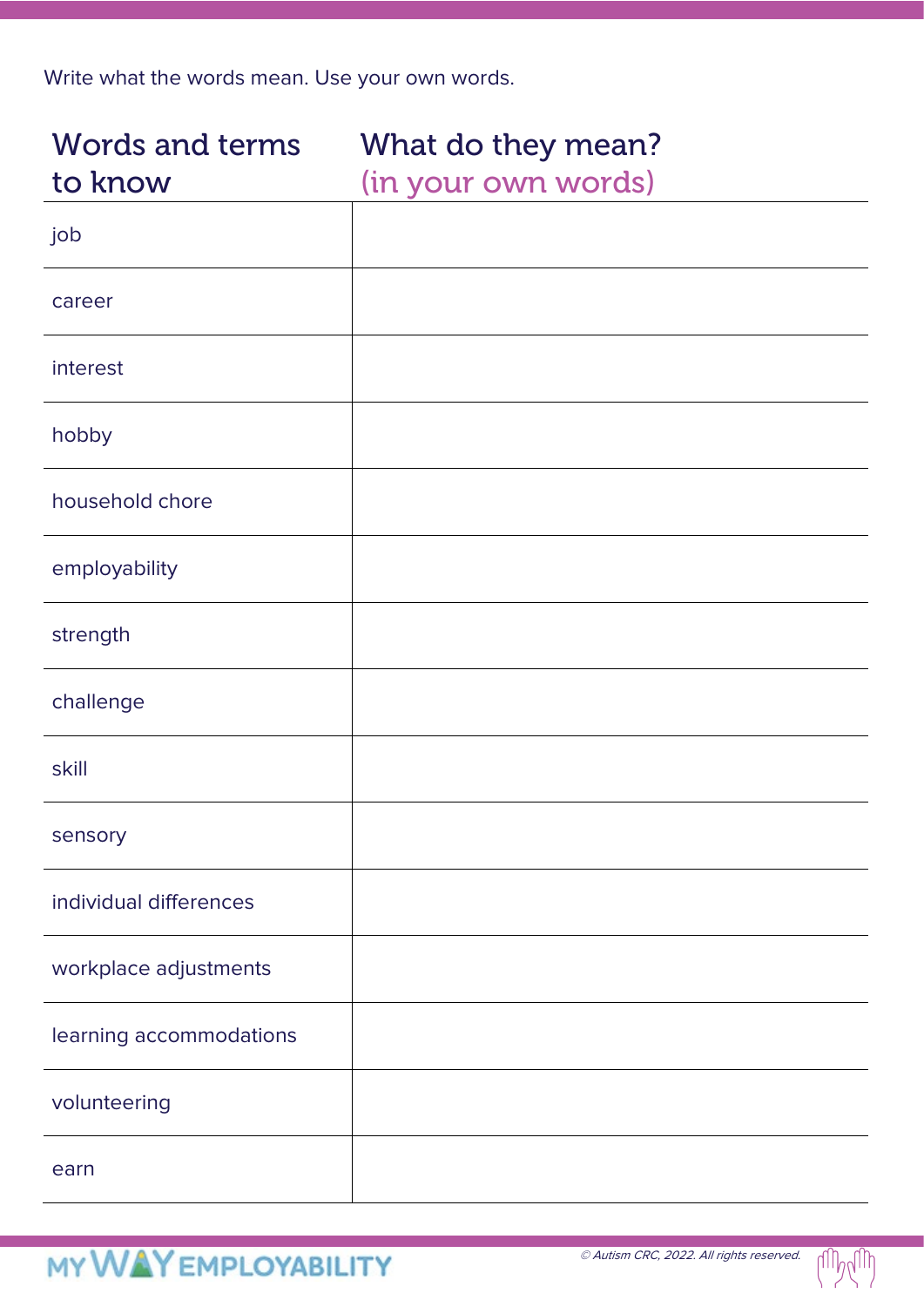# Self-discovery Glossary worksheet

| <b>Words and terms</b><br>to know | Meaning                                                                                        | Photo |
|-----------------------------------|------------------------------------------------------------------------------------------------|-------|
| job                               | the work that you do in exchange<br>for money                                                  |       |
| career                            | a profession or trade that you are<br>trained for and which you do during<br>your working life |       |
| interest                          | an activity or subject that you like<br>to know about                                          |       |
| hobby                             | an activity that you do for<br>enjoyment such as reading                                       |       |
| household chore                   | an activity you do to help around<br>the house such as mowing the<br>lawn                      |       |

 $U_{\text{III}}$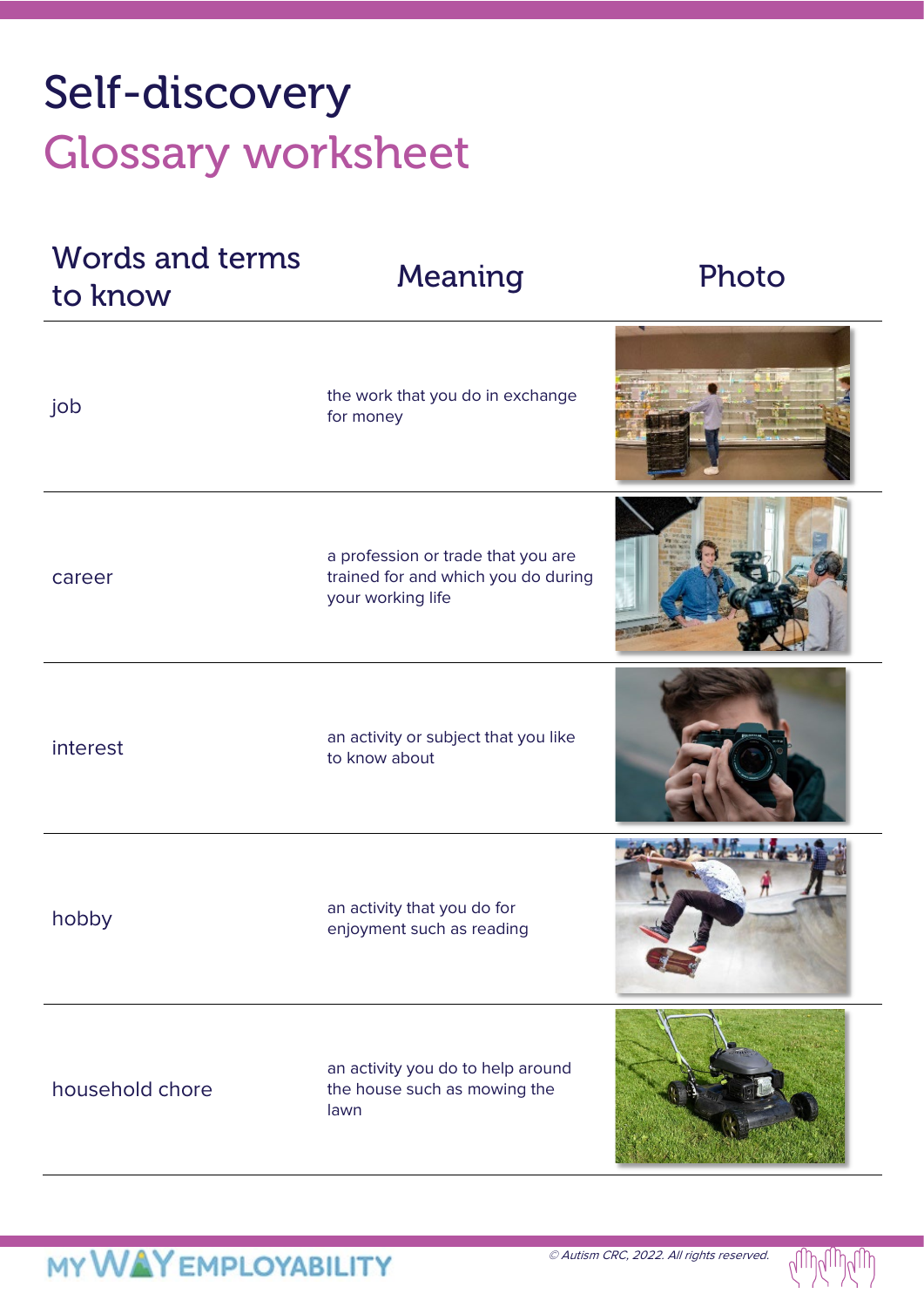### Words and terms words and terms Meaning<br>to know

| employability          | the skills, knowledge and values<br>you need to be job-ready                                                              |  |
|------------------------|---------------------------------------------------------------------------------------------------------------------------|--|
| strength               | something that you are good at                                                                                            |  |
| challenge              | something that is difficult but may<br>still be achievable for you                                                        |  |
| skill                  | tasks that you can do because you<br>have experience or training, for<br>example: cooking, teamwork, or<br>report-writing |  |
| sensory                | the way we experience the world<br>with our senses such as sight and<br>smell                                             |  |
| individual differences | ways in which people are different<br>from each other                                                                     |  |

ΝI

**MARKET CONTROLLER**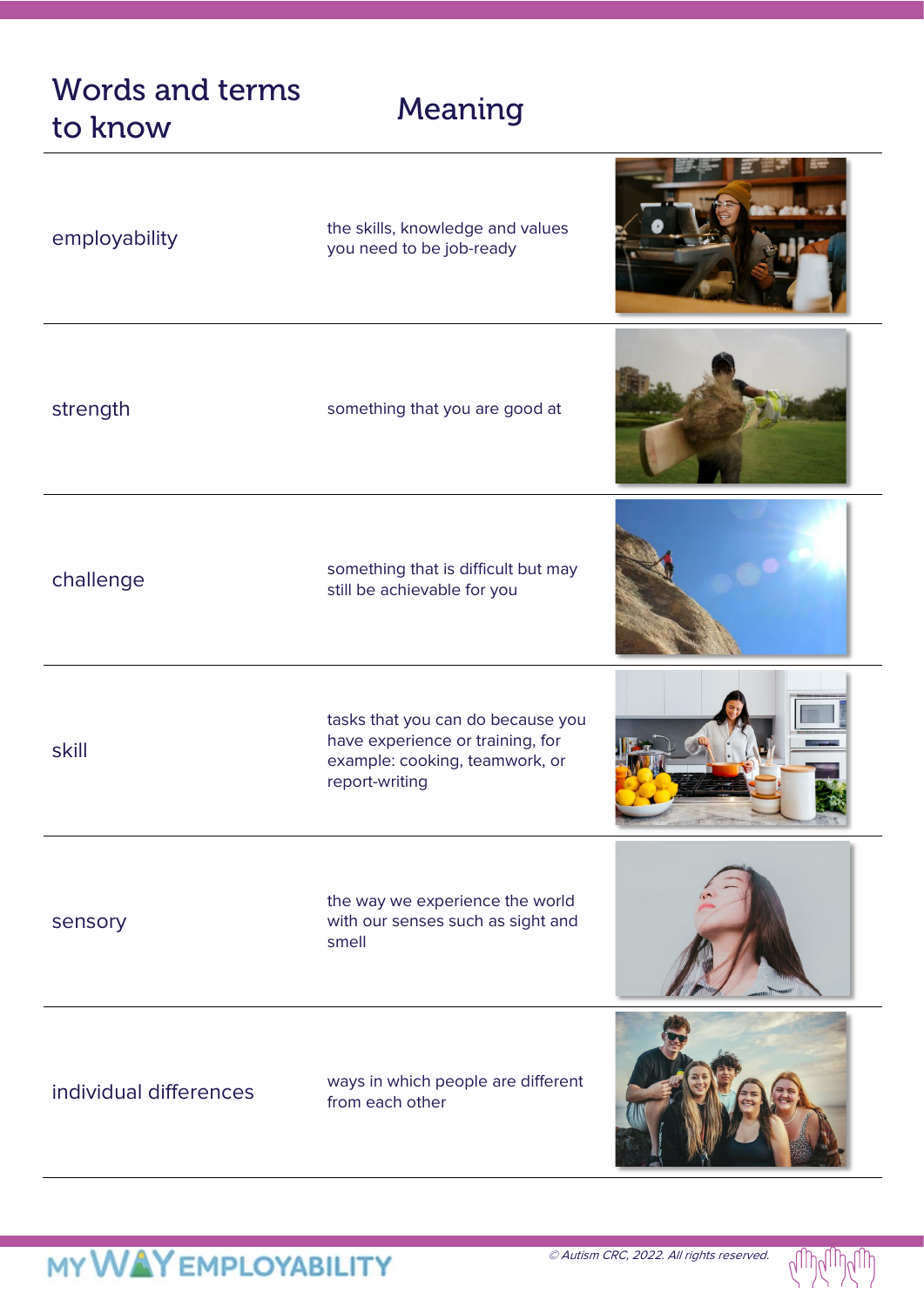### Words and terms words and terms Meaning<br>to know

| workplace<br>adjustments   | changes to a workplace or a work-<br>role to make sure that someone<br>with a disability can do their job                                                       |  |
|----------------------------|-----------------------------------------------------------------------------------------------------------------------------------------------------------------|--|
| learning<br>accommodations | changes to a learning environment,<br>method of learning or the way<br>learning is assessed to make sure<br>that someone with a disability is<br>treated fairly |  |
| volunteering               | offer to work without being paid                                                                                                                                |  |
| earn                       | working in exchange for money                                                                                                                                   |  |

Source: [Unsplash.](https://unsplash.com/s/photos/challenge?utm_source=unsplash&utm_medium=referral&utm_content=creditCopyText) Photos b[y Samantha Sophia,](https://unsplash.com/@samanthasophia?utm_source=unsplash&utm_medium=referral&utm_content=creditCopyText) [Martijn Baudoin,](https://unsplash.com/@martijnbaudoin?utm_source=unsplash&utm_medium=referral&utm_content=creditCopyText) [Austin Distel,](https://unsplash.com/@austindistel?utm_source=unsplash&utm_medium=referral&utm_content=creditCopyText) and Yogendra Singh.



## **MY WAY EMPLOYABILITY**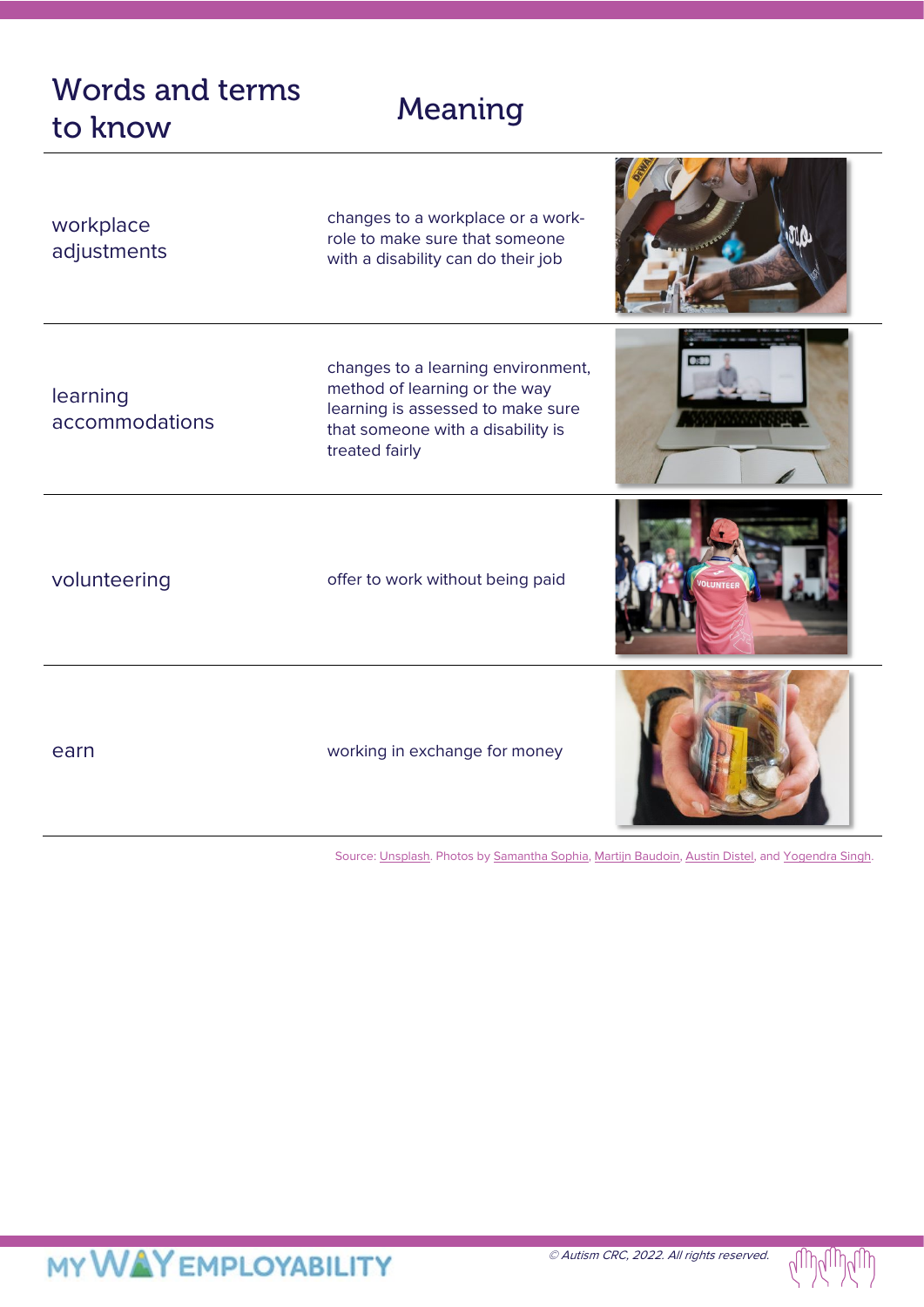### Match the words to the photo/picture and definition



career

challenge

earn

employability





the skills, knowledge and values you need to be job-ready

a profession or trade that you are trained for and which you do during your working life

something that is difficult but may still be achievable for you

an activity that you do for enjoyment such as reading

money





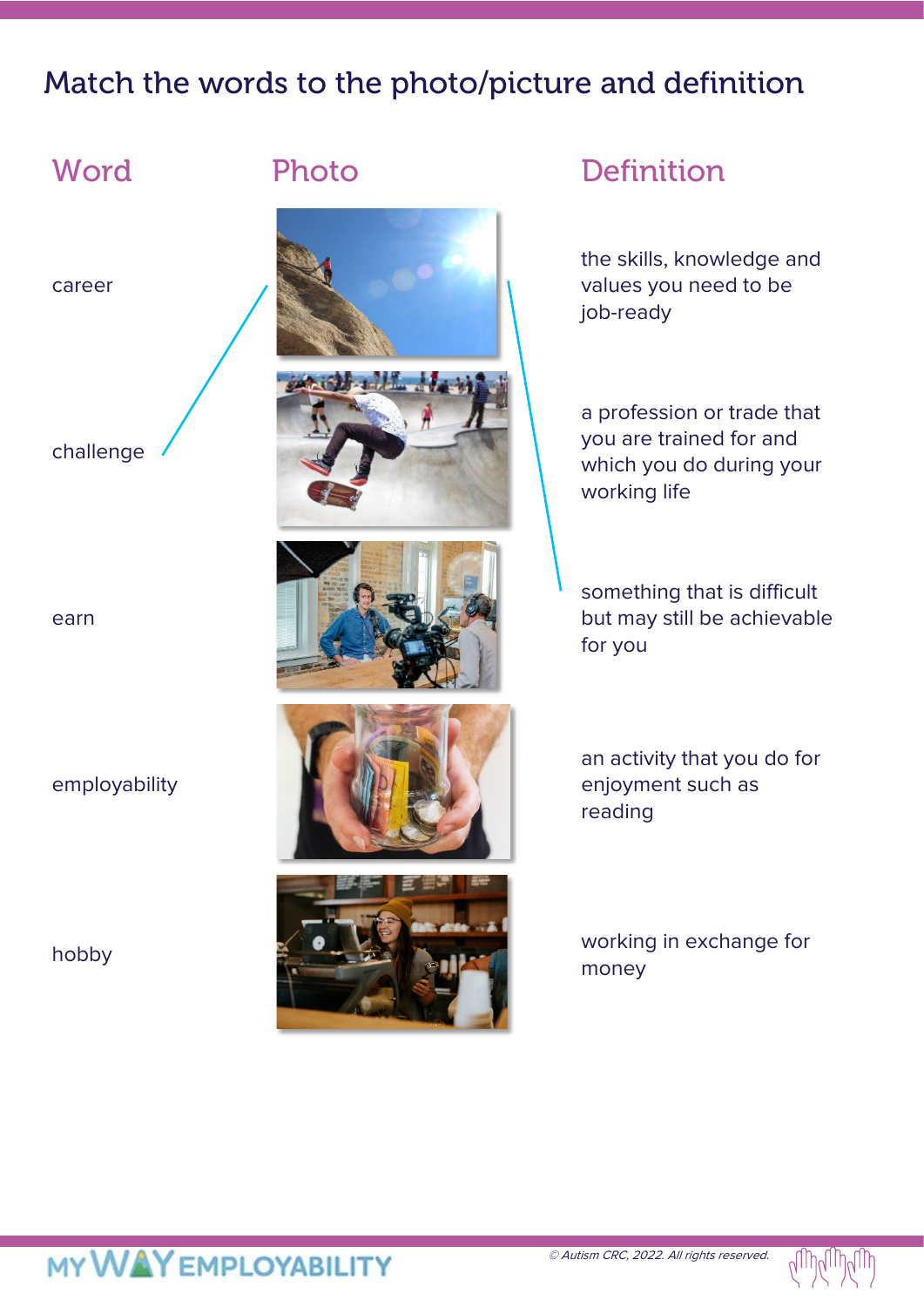### Match the words to the photo/picture and definition

### individual differences

interest

### learning accommodations











### Word Photo Definition

household chore an activity or subject that you like to know about

> an activity you do to help around the house such as mowing the lawn

changes to a learning environment, method of learning or the way learning is assessed to make sure that someone with a disability is treated fairly

exchange for money

ways in which people are different from each other

## MY WAY EMPLOYABILITY